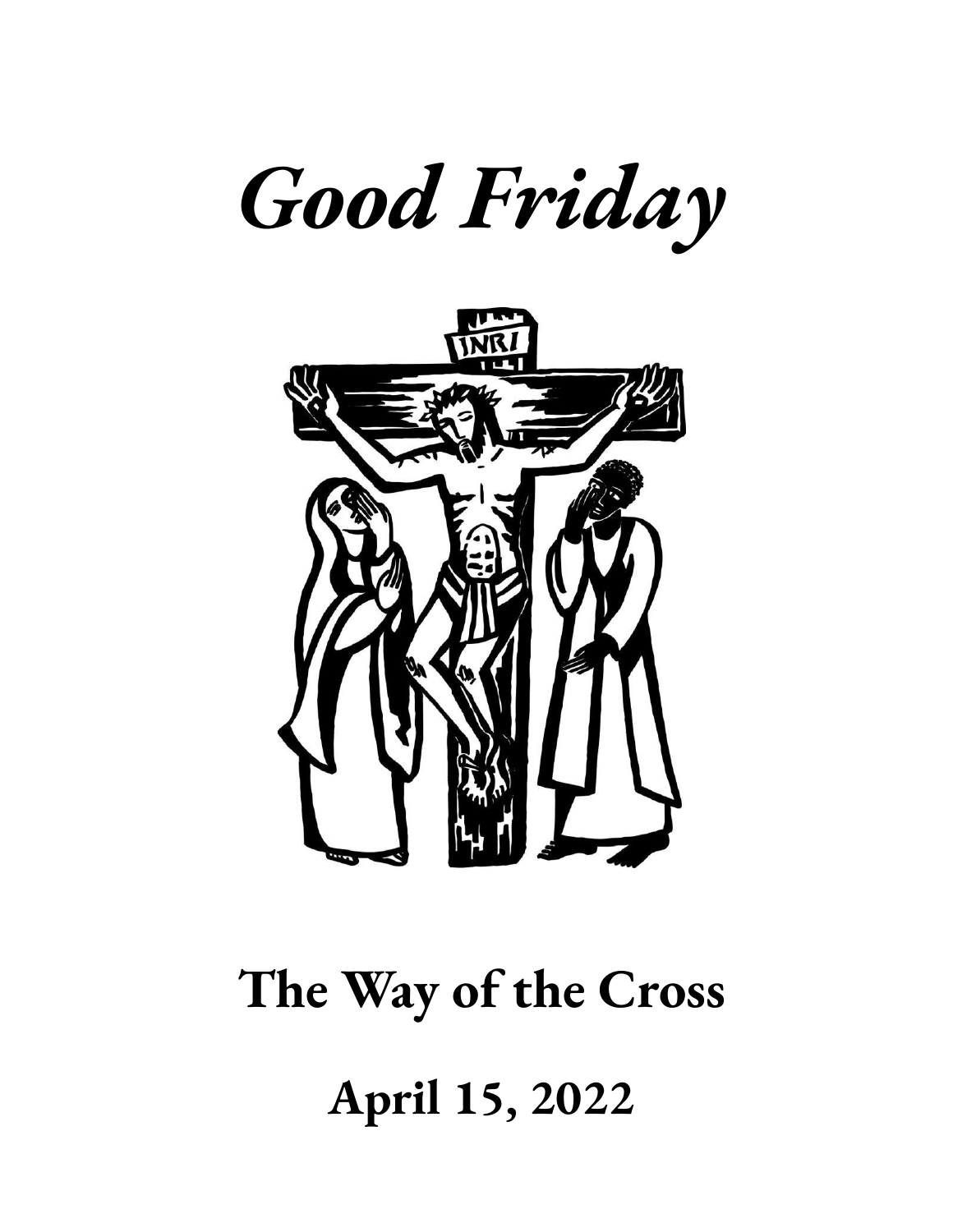## **Welcome to St. Mark' s and St. John s '**

**What are the Stations of the Cross?**

The Stations of the Cross, also known as The Way of the Cross, are an act of devotion dating back to early Christianity, following the path of Jesus from his trial in front of Pilate to his burial in the tomb. Along the way, reflections and prayers are offered at key points in the story, focusing on the different aspects of Christ' s suffering, and asking us to mourn our sins. While the Stations can be prayed at any time, they are particularly appropriate for Lent, and often observed on Good Friday.

#### **The Via Dolorosa**

The tradition began as a pilgrimage, with Christians walking the actual route Jesus took from Pilate's home and ending at the Church of the Holy Sepulchre. ' This route was later named the Via Dolorosa, Latin for the Sorrowful Way or the Way of Suffering. Many credit the tradition to Mary, the mother of Jesus; however, the earliest recorded pilgrims walking the Via Dolorosa were in the fourth century following the legalization of Christianity by Constantine. As early as the fifth century, Christians began to physically recreate the Stations in other locations, allowing those who were unable to make the pilgrimage to participate in the devotion. Typically, each station includes a numbered cross, as well as artwork representing the Station.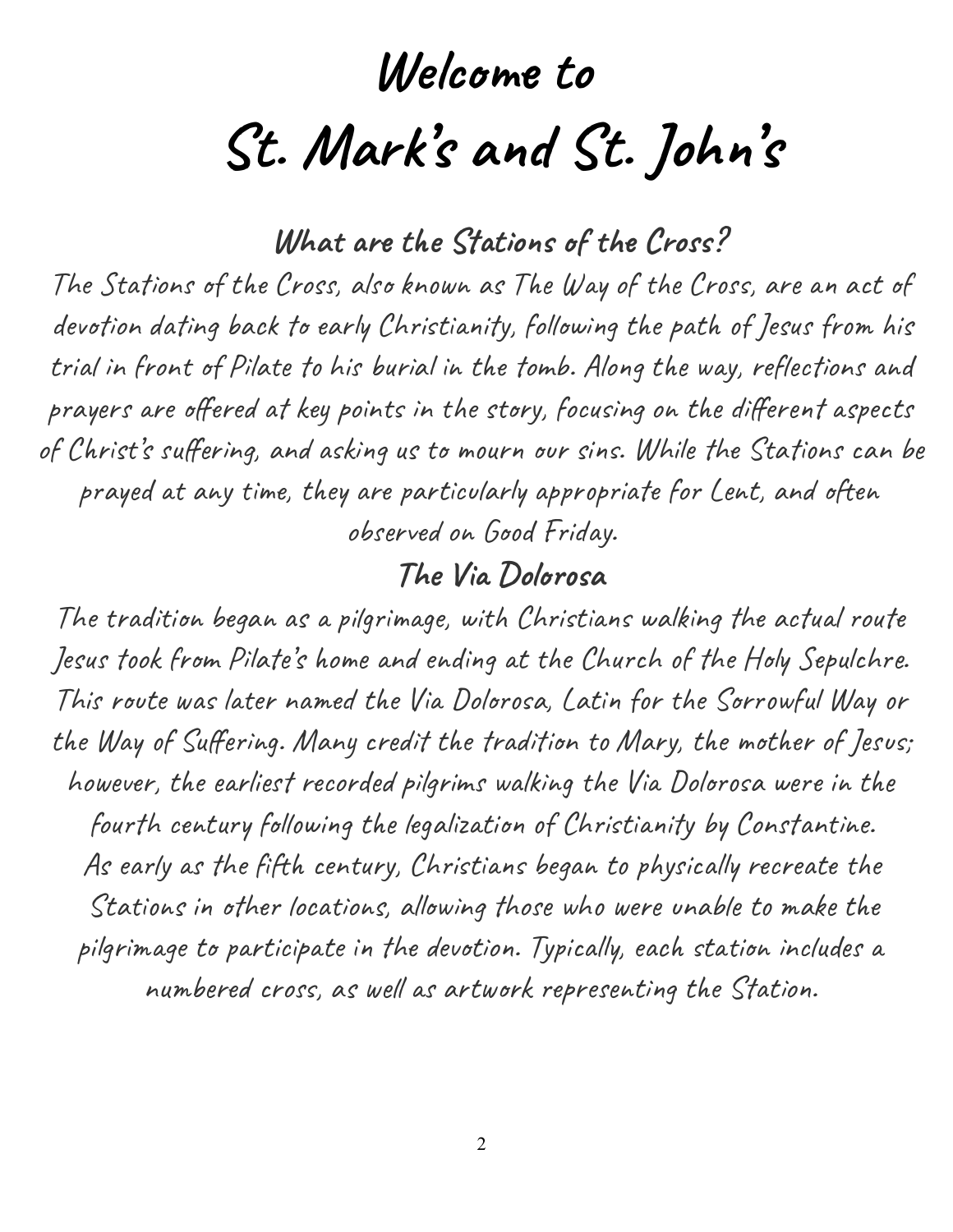*Ministers Enter in Silence*

#### **OPENING**

In the Name of our Creator, Redeemer, and Sustainer. **Amen.**

Lord, have mercy. **Christ, have mercy.** Lord have mercy.

**Our Father in heaven, hallowed be your Name. Your kingdom come, Your will be done, on earth as it is in heaven. Give us today our daily bread, Forgive us our sins, As we forgive those who sin against us. Save us from the time of trial, and deliver us from evil.**

We will walk in the way of your cross, Jesus Christ. For you are our salvation, our life and resurrection.

Let us pray: Assist us mercifully with your help, O Lord God of our salvation, that we may enter with joy upon the contemplation of those mighty acts, whereby you have given us life and immortality; through Jesus Christ our Lord. *Amen*.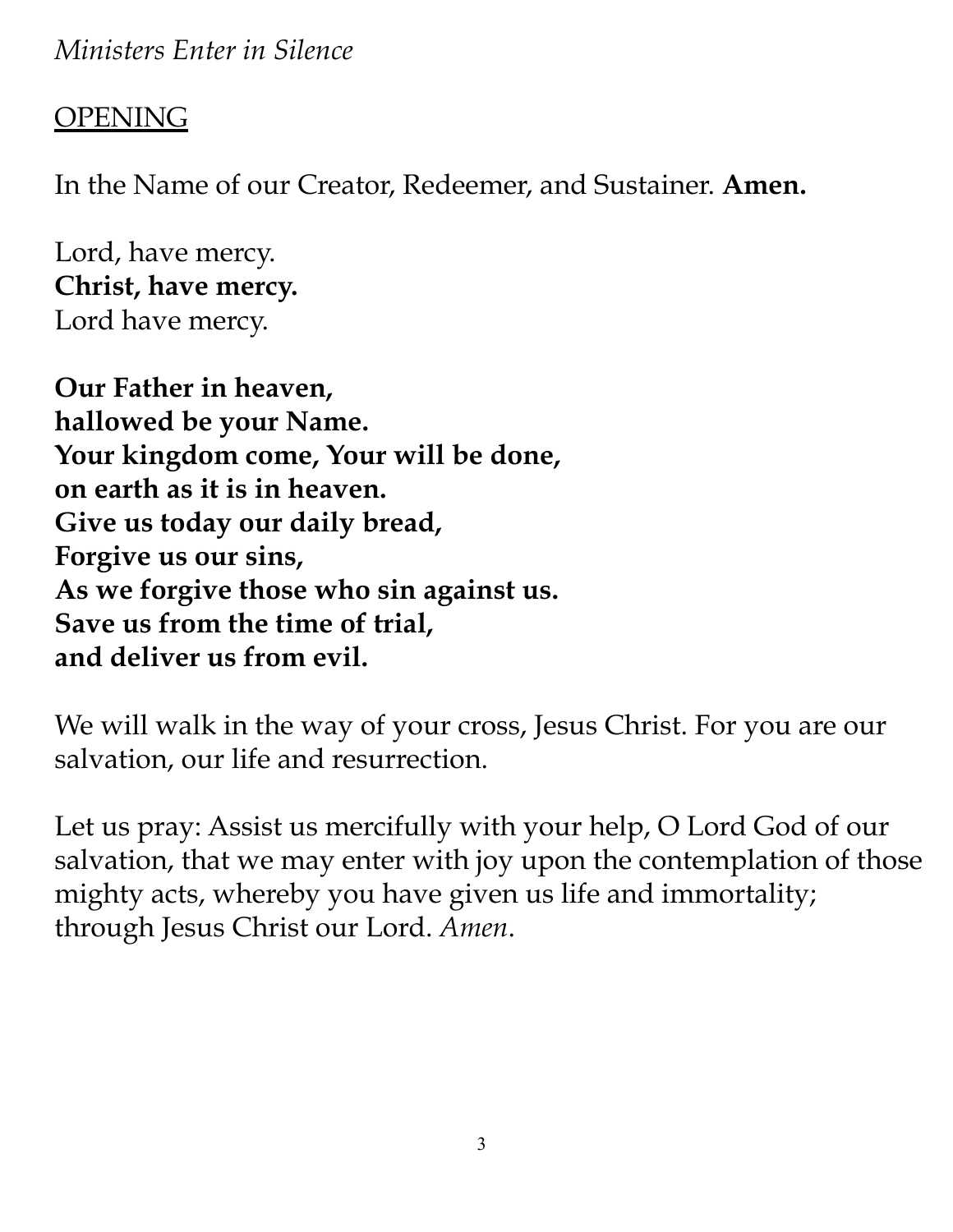#### Station I: Jesus is Condemned to Death

#### We adore you, O Christ, and we bless you**: Because by your holy cross you have redeemed the world.**

He was oppressed, and he was afflicted, yet he did not open his mouth; like a lamb that is led to the slaughter, and like a sheep that before its shearers is silent, so he did not open his mouth. By a perversion of justice, he was taken away, although he had done no violence, and there was no deceit in his mouth.

#### God did not spare his own Son: **But delivered him up for us all.**

Let us pray: Lord Jesus, though you were condemned to suffer and die, all judgment was placed in your hand. Grant that we may be saved from all false judgments against our neighbor, and at the last may stand before you, forgiven by your great mercy, for the sake of your love. Amen.

#### **Holy God, Holy and Mighty, Holy Immortal One. Have mercy upon us.**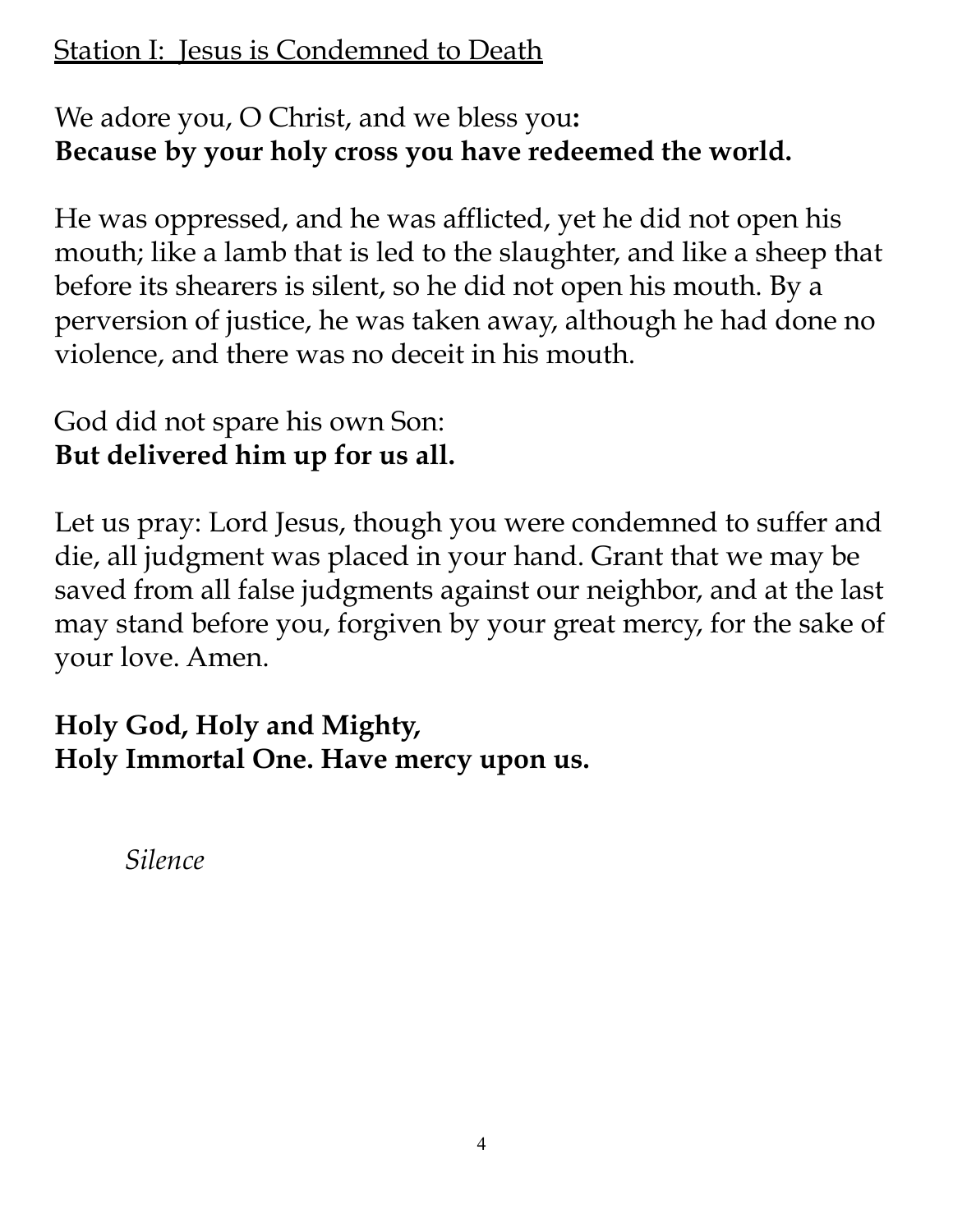#### Station II: Jesus Takes up his Cross

#### We adore you, O Christ, and we bless you**: Because by your holy cross you have redeemed the world.**

Jesus went out, bearing his own cross, to the place called the place of a skull, which is called in Hebrew, Golgotha. Although he was a Son, he learned obedience through what he suffered. Like a lamb he was led to the slaughter; and like a sheep that before its shearers is mute, so he opened not his mouth. Worthy is the Lamb who was slain, to receive power and riches and wisdom and strength and honor and glory and blessing.

#### The Lord has laid on him the iniquity of us all: **For the transgressions of my people he was stricken.**

Let us pray: Almighty God, whose beloved Son willingly endured the agony and shame of the cross for our redemption: Give us courage to take up our cross and follow him; who lives and reigns for ever and ever. *Amen.*

#### **Holy God, Holy and Mighty, Holy Immortal One, Have mercy upon us.**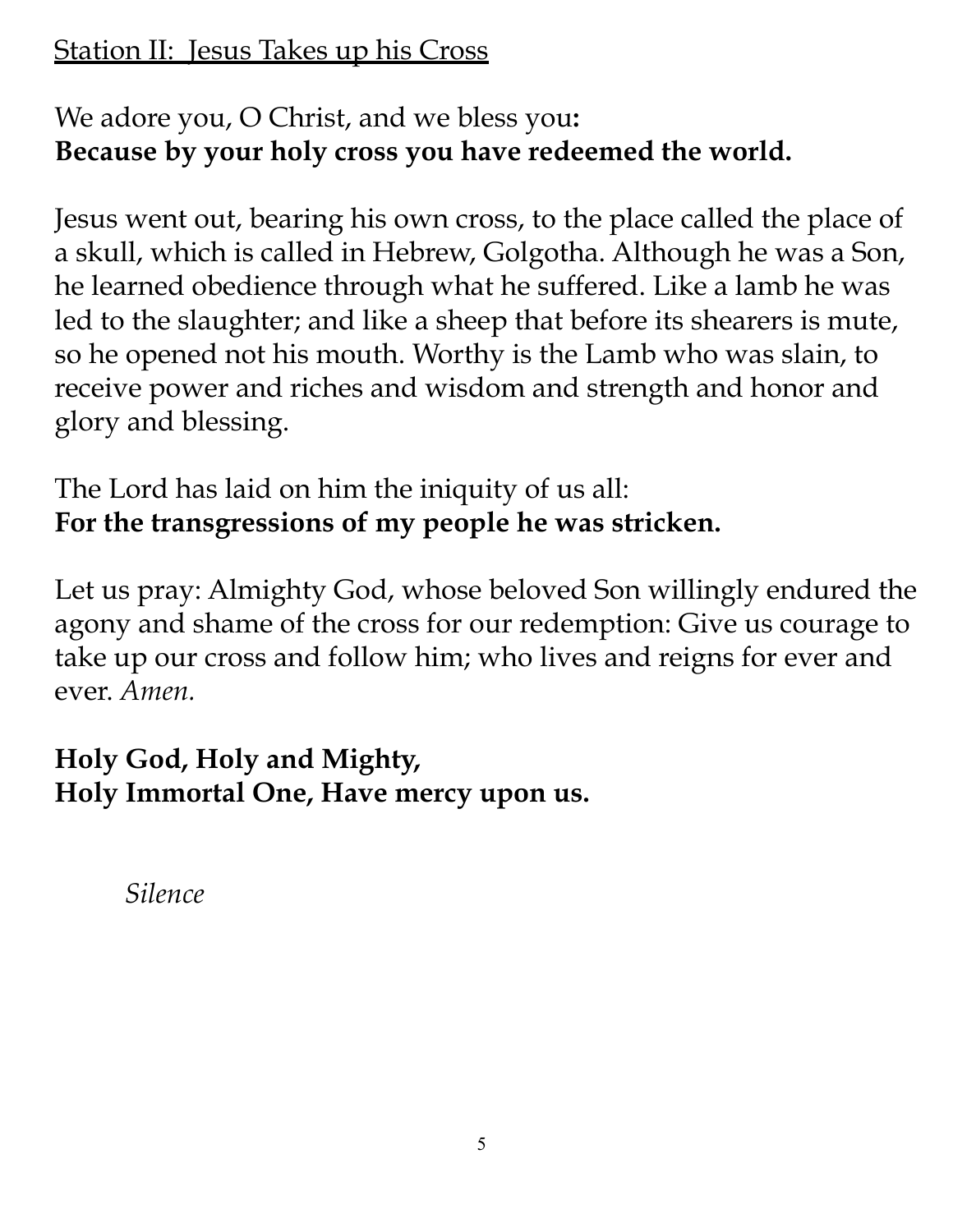#### Station III: Jesus Falls the First Time

#### We adore you, O Christ, and we bless you: **Because by your holy cross you have redeemed the world.**

Christ Jesus, though he was in the form of God, did not count equality with God a thing to be grasped; but emptied himself, taking the form of a servant, and was born in human likeness. And being found in human form he humbled himself and became obedient unto death, even death on a cross. Therefore, God has highly exalted him, and bestowed on him the name which is above every name. Come, let us bow down, and bend the knee, and kneel before the Lord our Maker, for he is the Lord our God.

#### Surely, he has borne our griefs: **And carried our sorrows.**

Let us pray: O God, you know us to be set in the midst of so many and great dangers, that by reason of the frailty of our nature we cannot always stand upright: Grant us such strength and protection as may support us in all dangers and carry us through all temptations; through Jesus Christ our Lord. *Amen.*

#### **Holy God, Holy and Mighty, Holy Immortal One, Have mercy upon us.**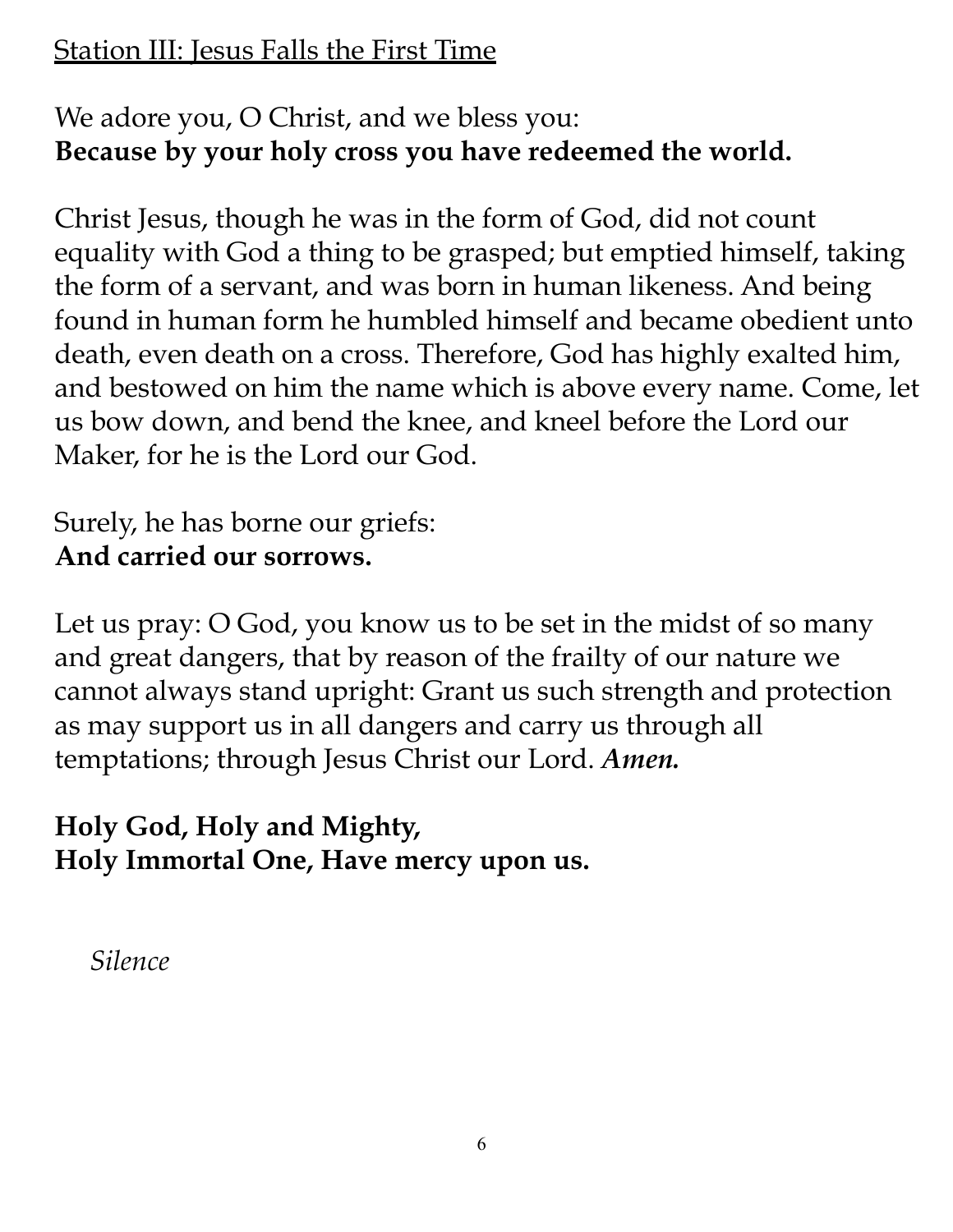Station IV: Jesus Meets his Mother

#### We adore you, O Christ, and we bless you**: Because by your holy cross you have redeemed the world.**

To what can I liken you, to what can I compare you, O daughter of Jerusalem? What likeness can I use to comfort you, O virgin daughter of Zion? For vast as the sea is your ruin. Blessed are those who mourn, for they shall be comforted. The Lord will be your everlasting light, and your days of mourning shall be ended.

#### A sword will pierce your own soul also; **And fill your heart with bitter pain.**

Let us pray: O God, who willed that in the passion of your Son a sword of grief should pierce the soul of the Blessed Virgin Mary his mother: Mercifully grant that your Church, having shared with her in his passion, may be made worthy to share in the joys of his resurrection; who lives and reigns for ever and ever. **Amen.**

#### **Holy God, Holy and Mighty, Holy Immortal One, Have mercy upon us.**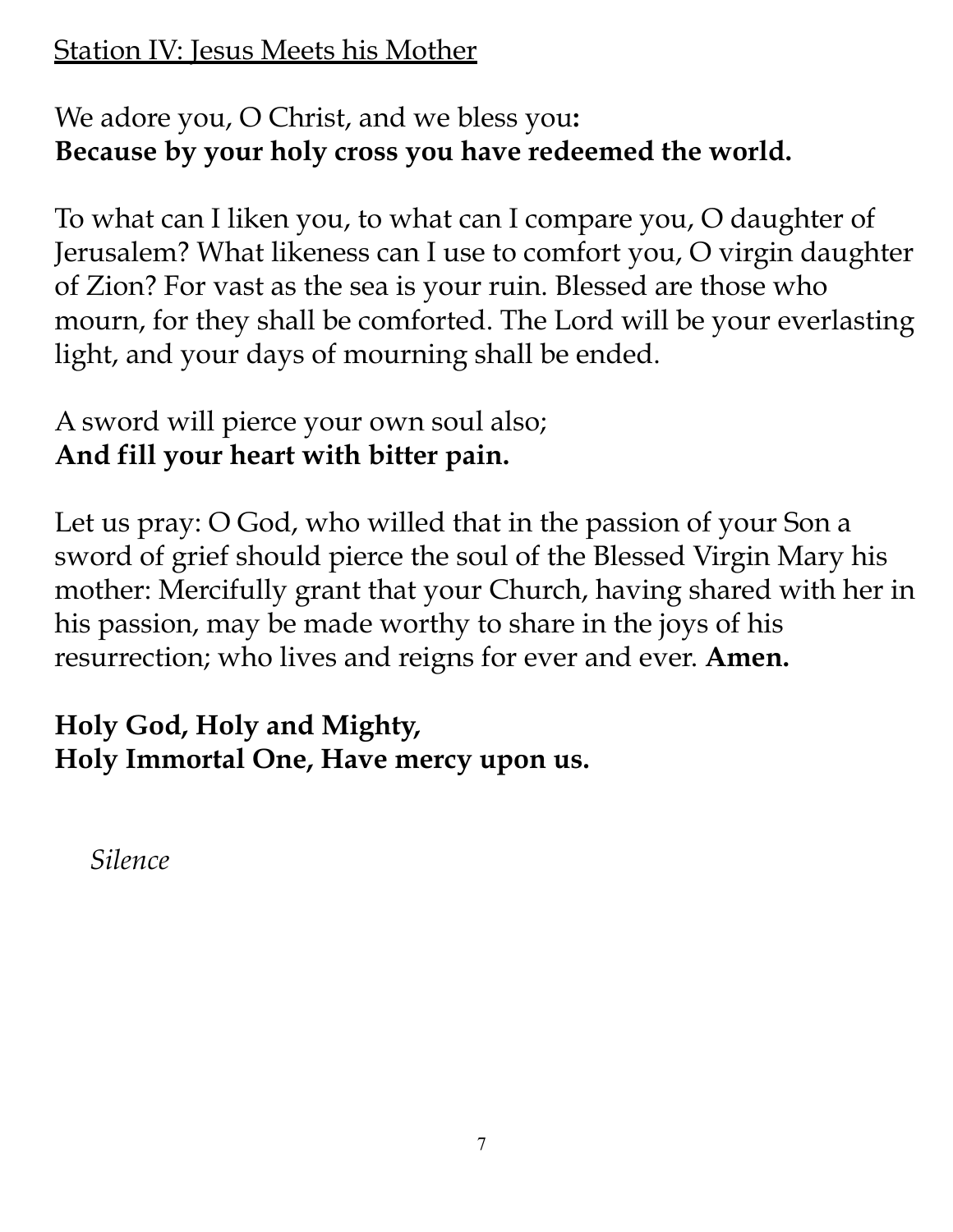#### Station V: Simon of Cyrene carries Jesus' Cross

#### We adore you, O Christ, and we bless you**: Because by your holy cross you have redeemed the world.**

As they led Jesus away, they came upon a man of Cyrene, Simon by name, who was coming in from the country, and laid on him the cross to carry behind Jesus. "If anyone would come after me, let him deny himself and take up his cross and follow me. Take my yoke upon you and learn from me; for my yoke is easy and my burden is light." Whoever does not bear his own cross and come after me: cannot be my disciple.

Whoever does not bear his own cross and come after me; **Cannot be my disciple.**

Let us pray: Gracious God whose blessed Son came not to be served by but to serve: Bless all who, following in his steps, give themselves to the service of others; that with wisdom, patience, and courage, they may minister in his Name to the suffering, the friendless, and the needy; for the love of him who laid down his life for us, your Son our Savior Jesus Christ. **Amen.**

#### **Holy God, Holy and Mighty, Holy Immortal One, Have mercy upon us.**

MUSIC (Solo) : "Give Me Jesus"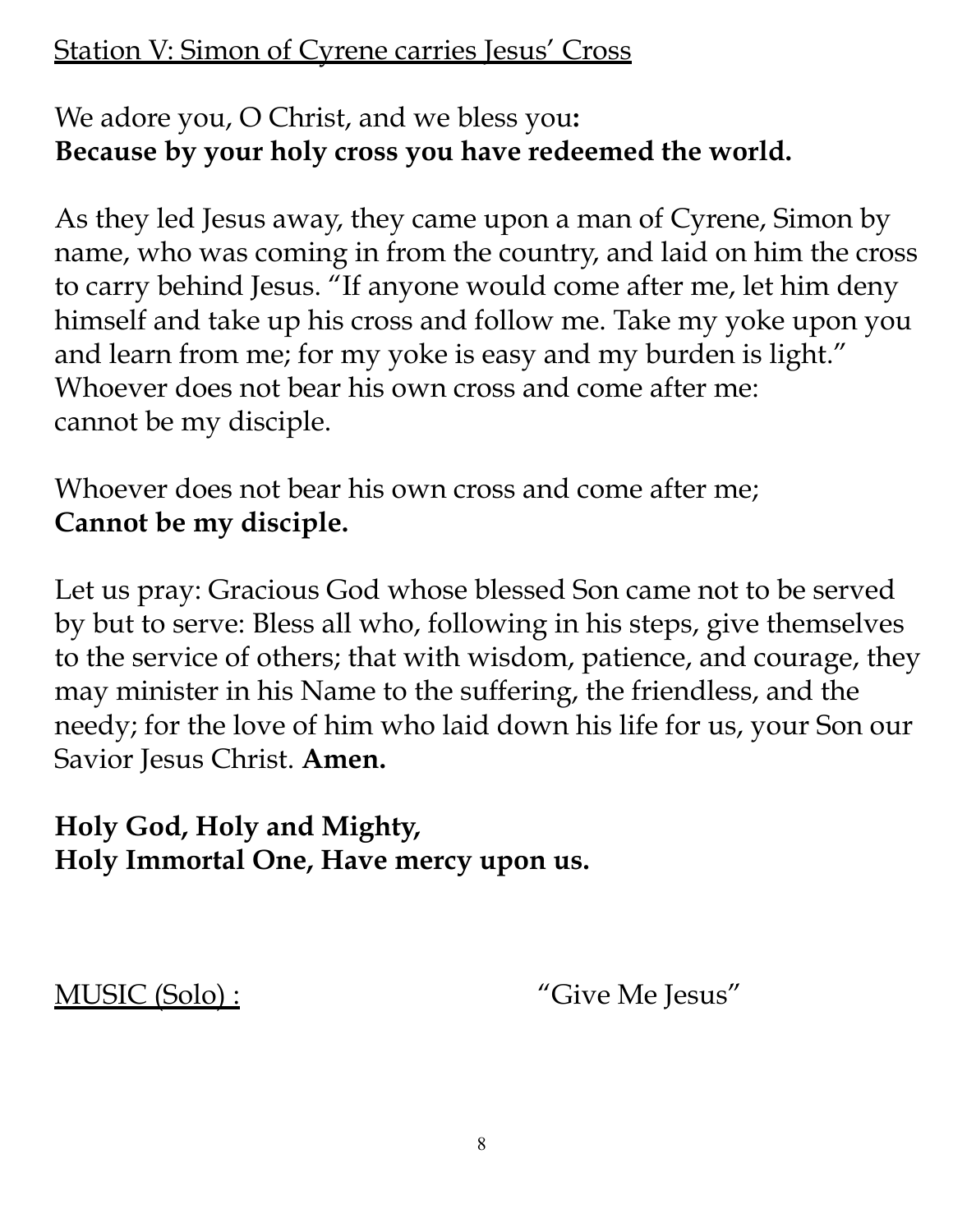#### Station VI: Veronica Wipes the Jesus' Face

#### We adore you, O Christ, and we bless you**: Because by your holy cross you have redeemed the world.**

We have seen him without beauty or majesty, with no looks to attract our eyes. He was despised and rejected by men; a man of sorrows, and acquainted with grief; and as one from whom men hide their faces, he was despised, and we esteemed him not. His appearance was so marred, beyond human semblance, and his form beyond that of the children of all humanity.

#### Restore us, O Lord God of hosts: **Show the light of your countenance, and we shall be saved.**

Let us pray: O God, who before the passion of your only-begotten Son revealed his glory upon the holy mountain: Grant to us that we beholding by faith the light of his countenance, may be strengthen to bear our cross, and be changed into his likeness from glory to glory; through Jesus Christ our Lord. Amen.

#### **Holy God, Holy and Mighty, Holy Immortal One, Have mercy upon us.**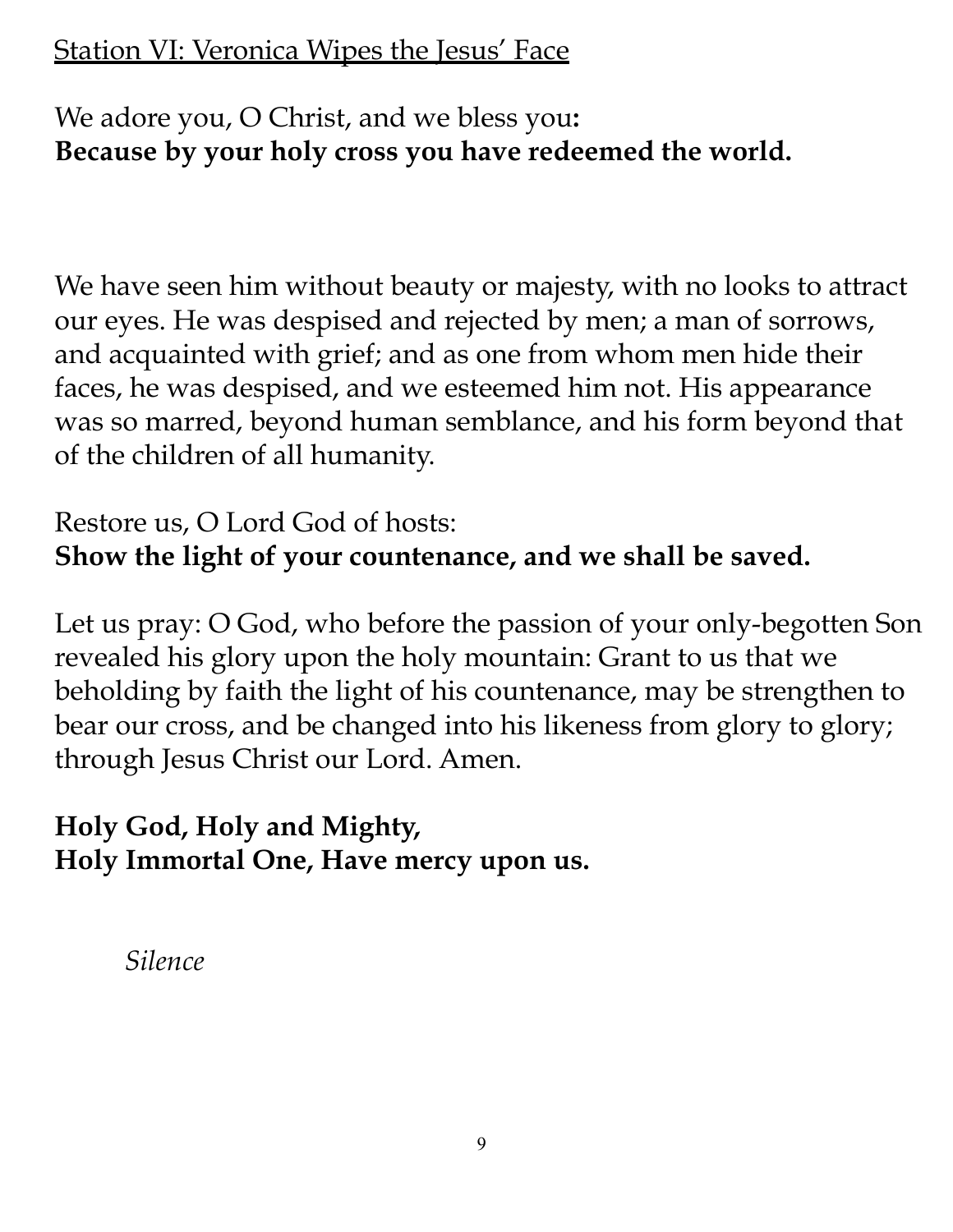#### Station VII: Jesus Falls the Second Time

#### We adore you, O Christ, and we bless you**: Because by your holy cross you have redeemed the world.**

Surely he has borne our griefs and carried our sorrows. All we like sheep have gone astray; we have turned every one to his own way; and the Lord has laid on him the iniquity of us all. He was oppressed, and he was afflicted, yet he opened not his mouth. For the transgression of my people was he stricken.

#### But as for me, I am a worm and no man: **Scorned by all and despised by the people.**

Let us pray: Almighty and everlasting God, in your tender love for all of humanity and all of creation you sent your Son our Savior Jesus Chrsit to take up our nature, and to suffer death upon the cross, giving us the example of his great humility: Mercifully grant that we may walk in the way of life and death, and also share in your resurrection; who lives and reigns for ever and ever Amen.

#### **Holy God, Holy and Mighty, Holy Immortal One, Have mercy upon us.**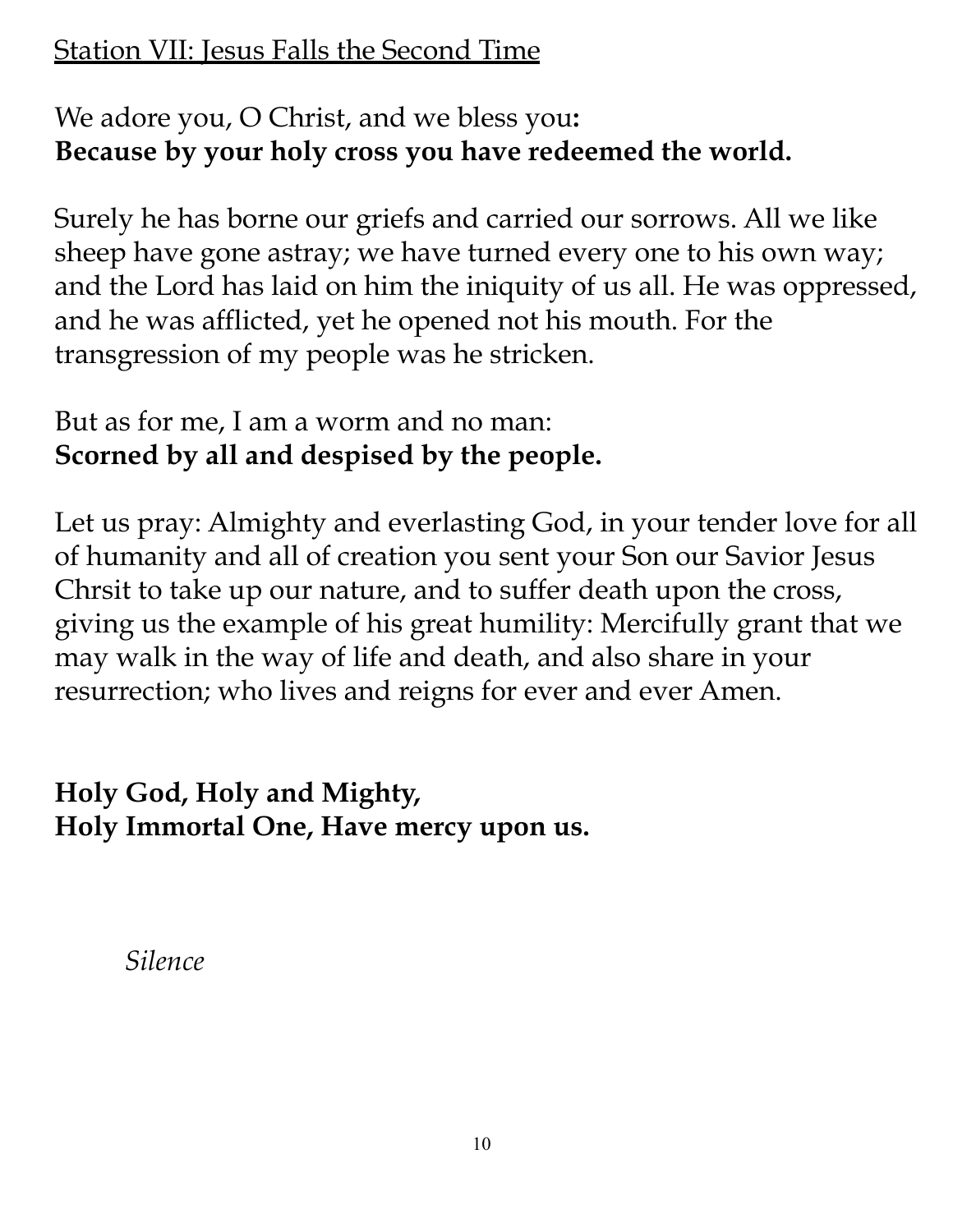#### Station VIII: Jesus Meets the Holy Women of Jerusalem

#### We adore you, O Christ, and we bless you**: Because by your holy cross you have redeemed the world.**

There followed after Jesus a great multitude of people, and among them were women who bewailed and lamented him. But Jesus turning to them said, "Daughters of Jerusalem, do not weep for me, but weep for yourselves and for your children."

Those who sowed with tears: **Will reap with songs of joy.**

Let us pray: Teach us, O God, to mourn whole heartedly. Help us to grieve the losses we need to grieve that through you we may find ways to heal and grace to walk through unbearable pain; through Jesus Christ our Lord. **Amen.**

**Holy God, Holy and Mighty, Holy Immortal One, Have mercy upon us.**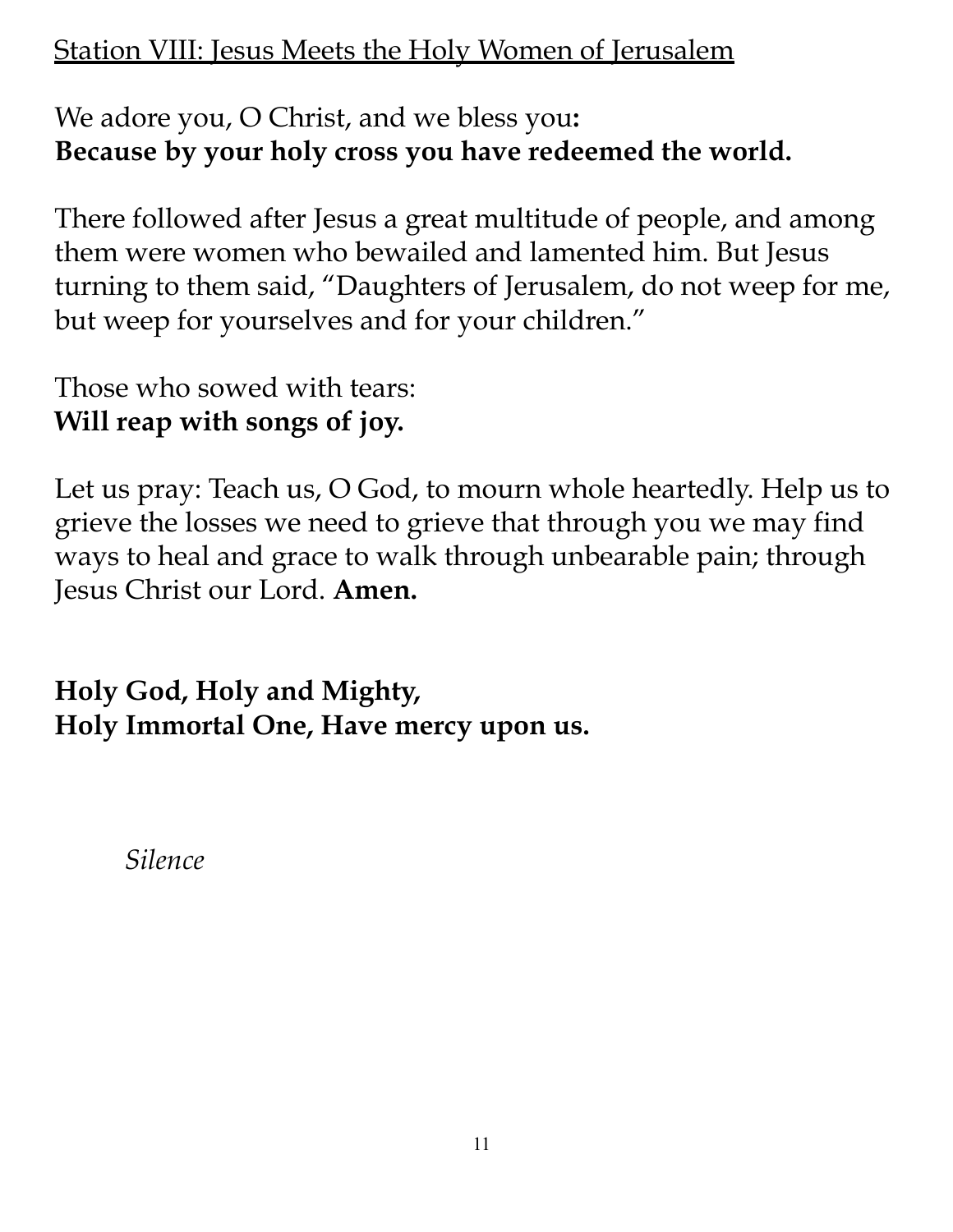#### Station IX: Jesus Falls the Third Time

#### We adore you, O Christ, and we bless you**: Because by your holy cross you have redeemed the world.**

I am the man who has seen affliction under the rod of his wrath; he has driven and brought me into darkness without any light. He has besieged me and enveloped me with bitterness and tribulation; he has made me dwell in darkness like the dead of long ago.

He was led to his death:

#### **And like a sheep that before its shearers is mute, so he opened not his mouth**

Let us pray. O God, by the passion of your blessed Son you made an instrument of shameful death to be for us the means of life: Grant us so to glory in the way of the cross, that we may gladly suffer shame and loss for the sake of your Son our Savior Jesus Christ. **Amen.**

### **Holy God, Holy and Mighty, Holy Immortal One, Have mercy upon us.**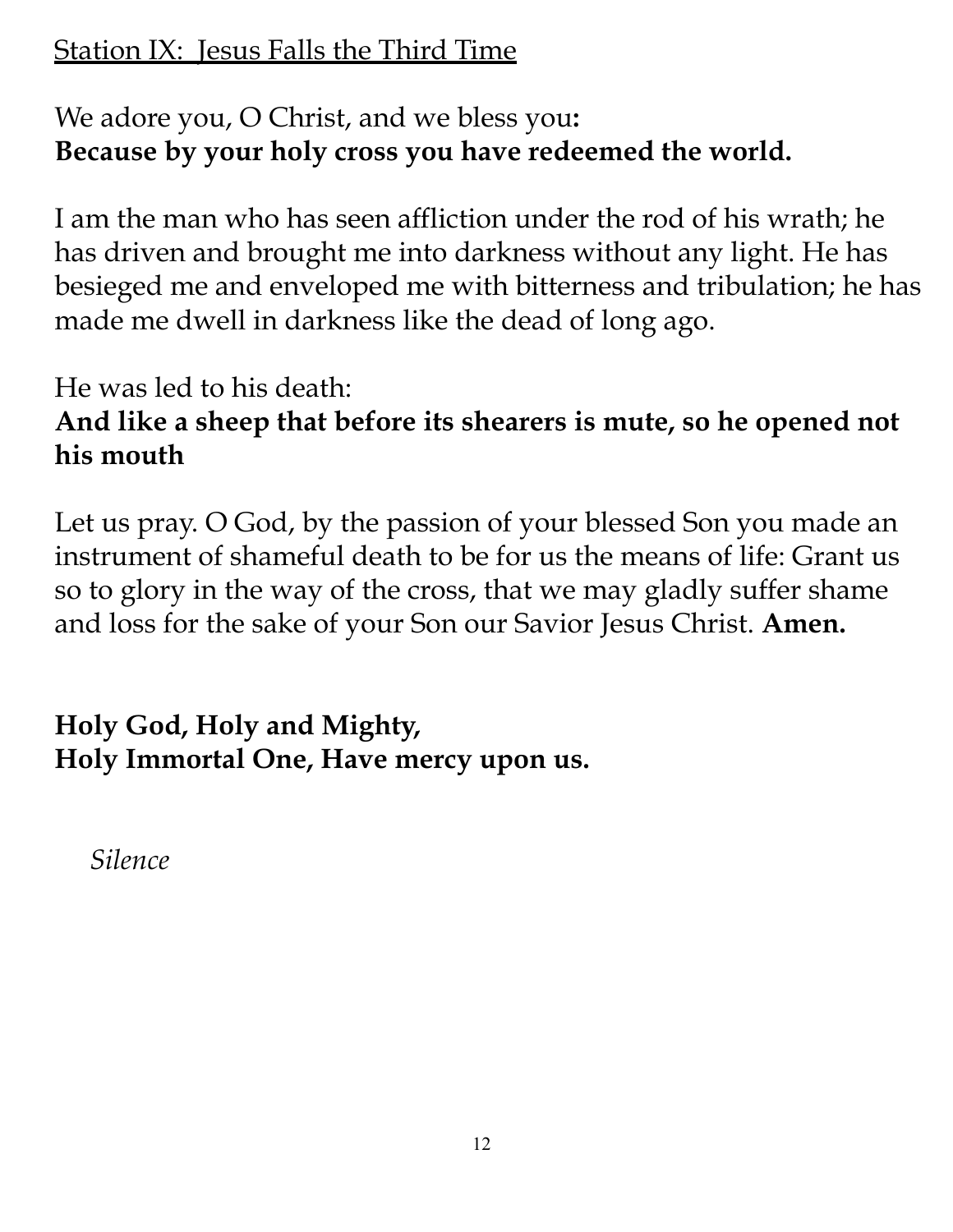#### Station X: Jesus is Stripped of his Garments

#### We adore you, O Christ, and we bless you**: Because by your holy cross you have redeemed the world.**

When they came to a place called Golgotha (which means the place of the skull), they offered him wine to drink, mingled with gall; but when he tasted it, he would not drink it. And they divided his garments among them by casting lots. This was to fulfill the scripture which says, "They divided my garments among them; they cast lots for my clothing."

#### They gave me gall to eat: **And when I was thirsty, they gave me vinegar to drink.**

Let us pray: Lord God, whose blessed Son our Savior gave his body to be whipped and his face to be spit upon: Give us grace to accept joyfully the sufferings of the present time, confident of the glory that shall be revealed; through Jesus Christ our Lord. *Amen.*

#### **Holy God, Holy and Mighty, Holy Immortal One, Have mercy upon us.**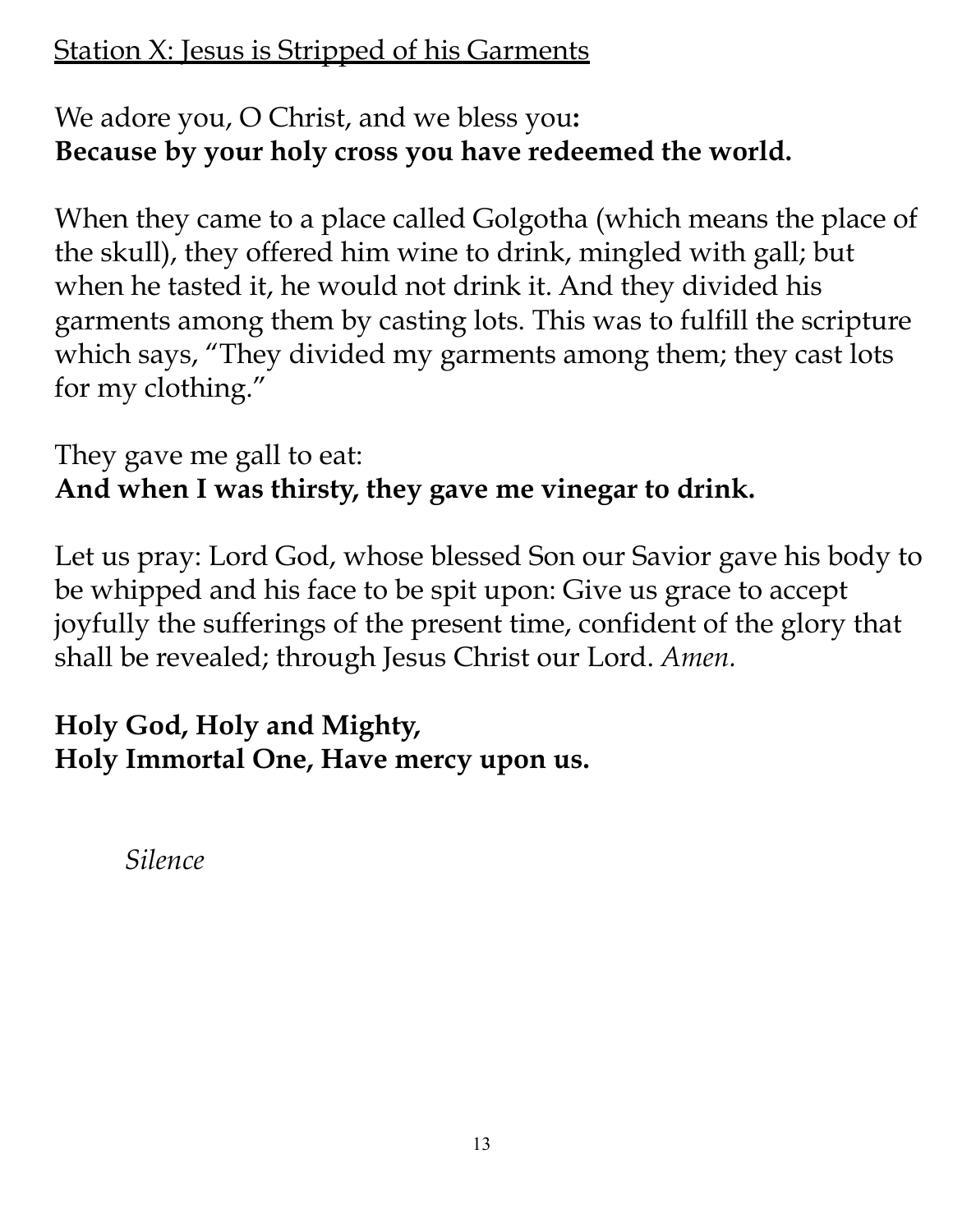#### Station XI: Jesus is Crucified

#### We adore you, O Christ, and we bless you: **Because by your holy cross you have redeemed the world.**

When they came to the place which is called The Skull, there they crucified him; and with him they crucified two criminals, one on the right, the other on the left, and Jesus between them. And the scripture was fulfilled which says, "He was numbered with the transgressors."

#### They pierce my hands and my feet: **They stare and gloat over me.**

Let us pray: Lord Jesus Christ, you stretched out your arms of love on the hard wood of the cross that everyone might come within the reach of your saving embrace: So clothe us in your Spirit that we, reaching forth our hands in love, may bring those who do not know you to the knowledge and love of you; for the honor of your Name. *Amen.*

#### **Holy God, Holy and Mighty, Holy Immortal One, Have mercy upon us.**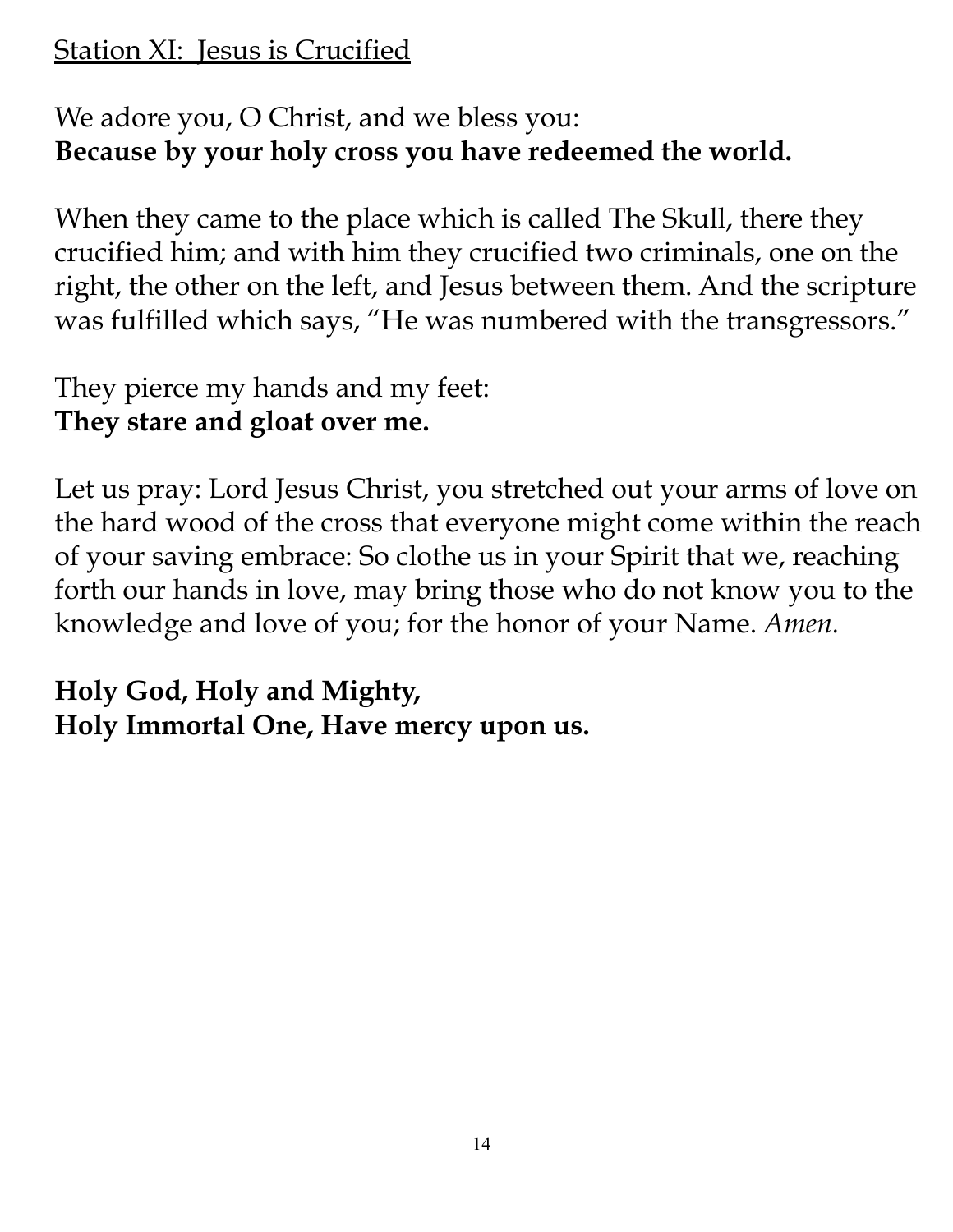#### MUSIC: "O Sacred Head Now Wounded"

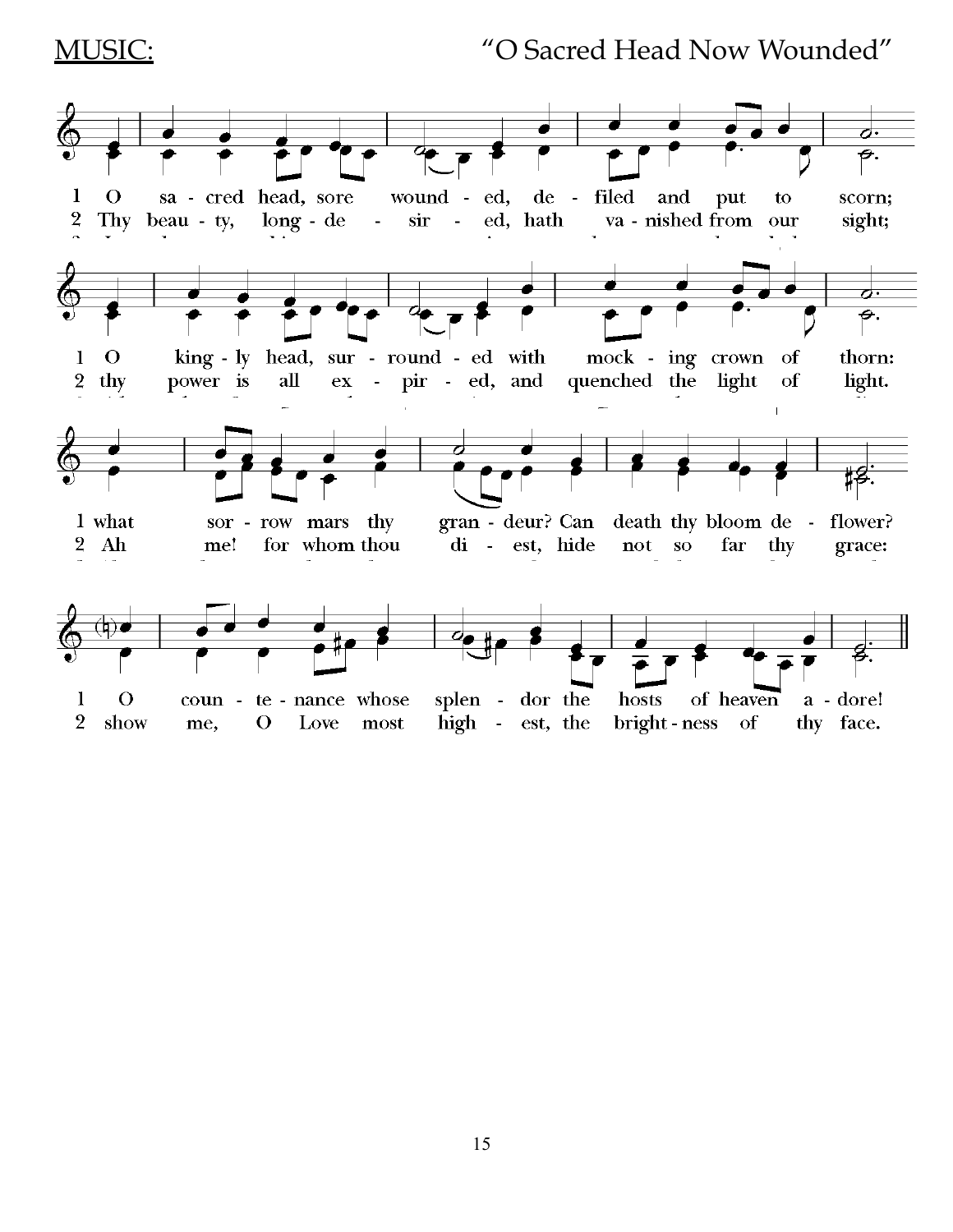#### Station 12: Jesus Dies on the Cross

#### We adore you, O Christ, and we bless you: **Because by your holy cross you have redeemed the world.**

When they came to the place which is called The Skull, there they crucified him; and with him they crucified two criminals, one on the right, the other on the left, and Jesus between them. And the scripture was fulfilled which says, "He was numbered with the transgressors."

#### They pierce my hands and my feet: **They stare and gloat over me.**

Let us pray: Lord Jesus Christ, you stretched out your arms of love on the hard wood of the cross that everyone might come within the reach of your saving embrace: So clothe us in your Spirit that we, reaching forth our hands in love, may bring those who do not know you to the knowledge and love of you; for the honor of your Name. *Amen.*

#### **Holy God, Holy and Mighty, Holy Immortal One, Have mercy upon us.**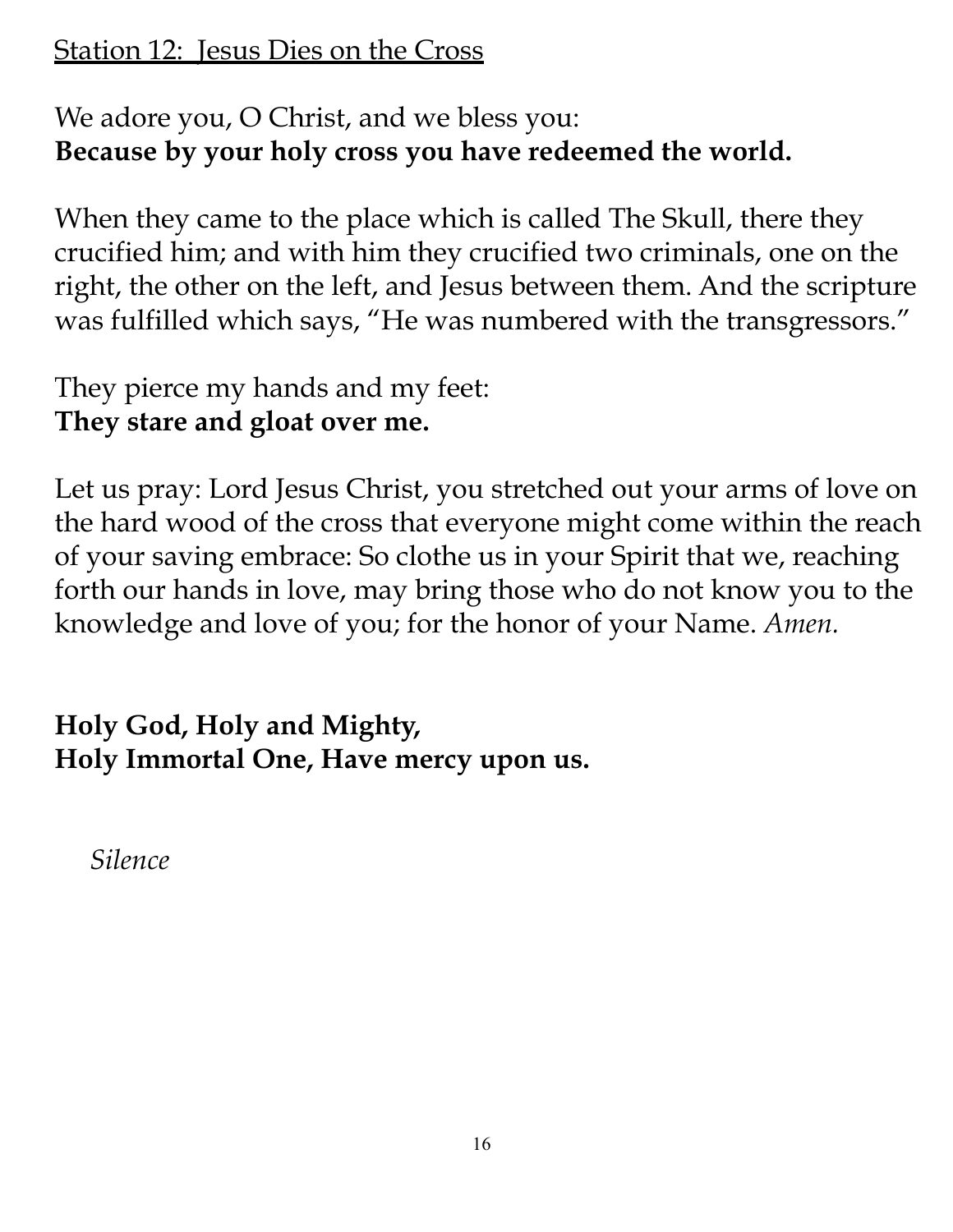#### Station 13: Jesus is taken down from the Cross *The body of Jesus is placed in the arms of his mother*

#### We adore you, O Christ, and we bless you**: Because by your holy cross you have redeemed the world.**

All you who pass by, behold and see if there is any sorrow like my sorrow. My eyes are spent with weeping; my soul is in tumult; my heart is poured out in grief because of the downfall of my people. "Do not call me Naomi (which means Pleasant), call me Mara (which means Bitter); for the Almighty has dealt very bitterly with me.

#### Her tears run down her cheeks: **And she has none to comfort her.**

Let us pray: Lord Jesus Christ, by your death you took away the sting of death: grant to us your servants so to follow in fiath where you have led the way, that we may at length fall asleep peacefully in you and wake up in your likeness; for your tender mercies' sake. Amen.

#### **Holy God, Holy and Mighty, Holy Immortal One, Have mercy upon us.**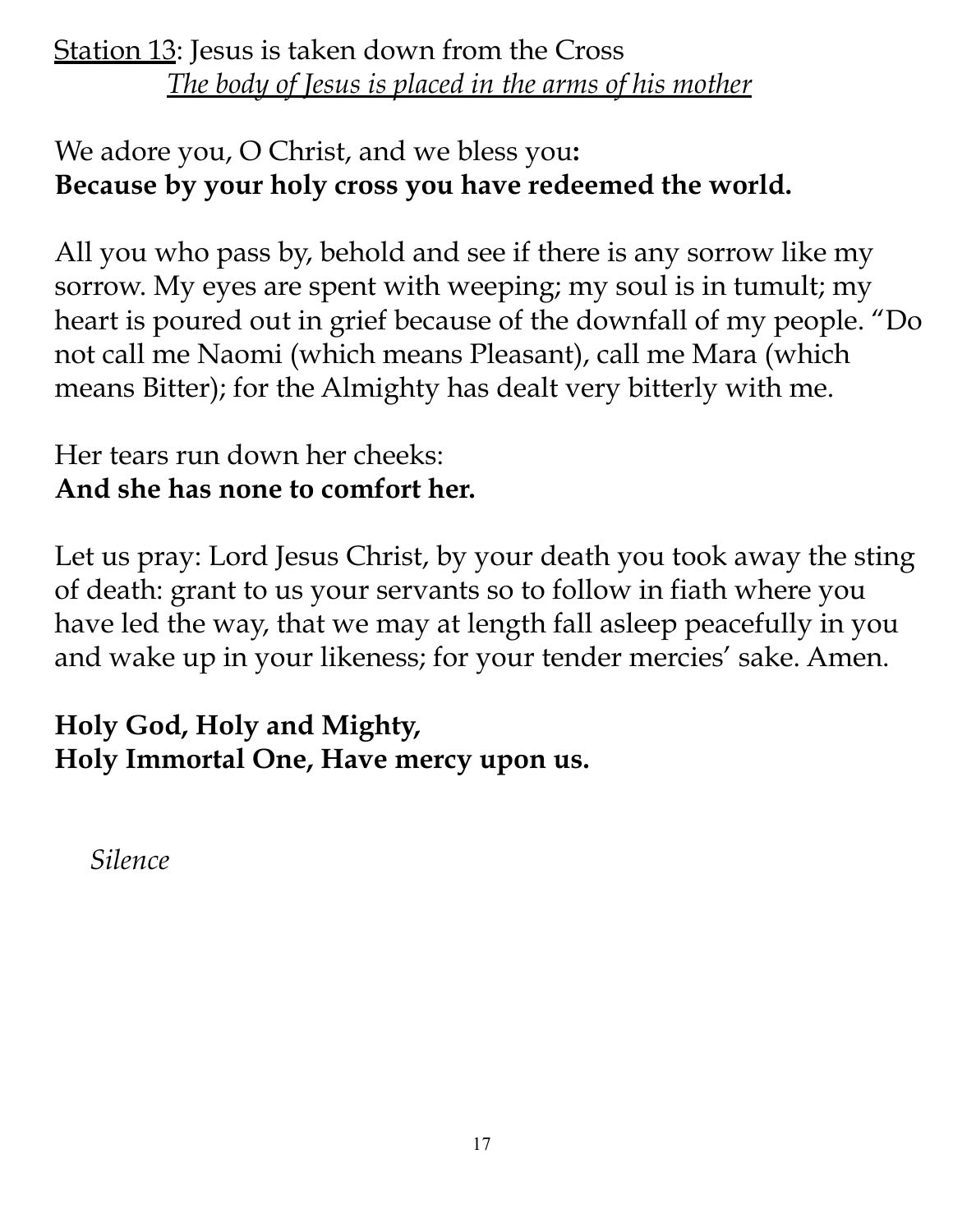#### Station 14: Jesus is Laid in the Tomb

#### We adore you, O Christ, and we bless you: **Because by your holy cross you have redeemed the world.**

When it was evening, there came a rich man from Arimathea, named Joseph, who also was a disciple of Jesus. He went to Pilate and asked for the body of Jesus. Then Pilate ordered it to be given to him. And Joseph took the body, and wrapped it in a clean linen shroud, and laid it in his own new tomb, which he had hewn in the rock; and he rolled a great stone to the door of the tomb.

#### You will not abandon me to the grave: **Nor let your holy One see corruption.**

Let us pray: O God, your blessed Son was laid in a tomb in a garden and rested on the Sabbath day: Grant that we who have been buried with him in the waters of baptism may find our perfect rest in his eternal and glorious kingdom; where he lives and reigns forever and ever. **Amen.**

**Holy God, Holy and Mighty, Holy Immortal One, Have mercy upon us.**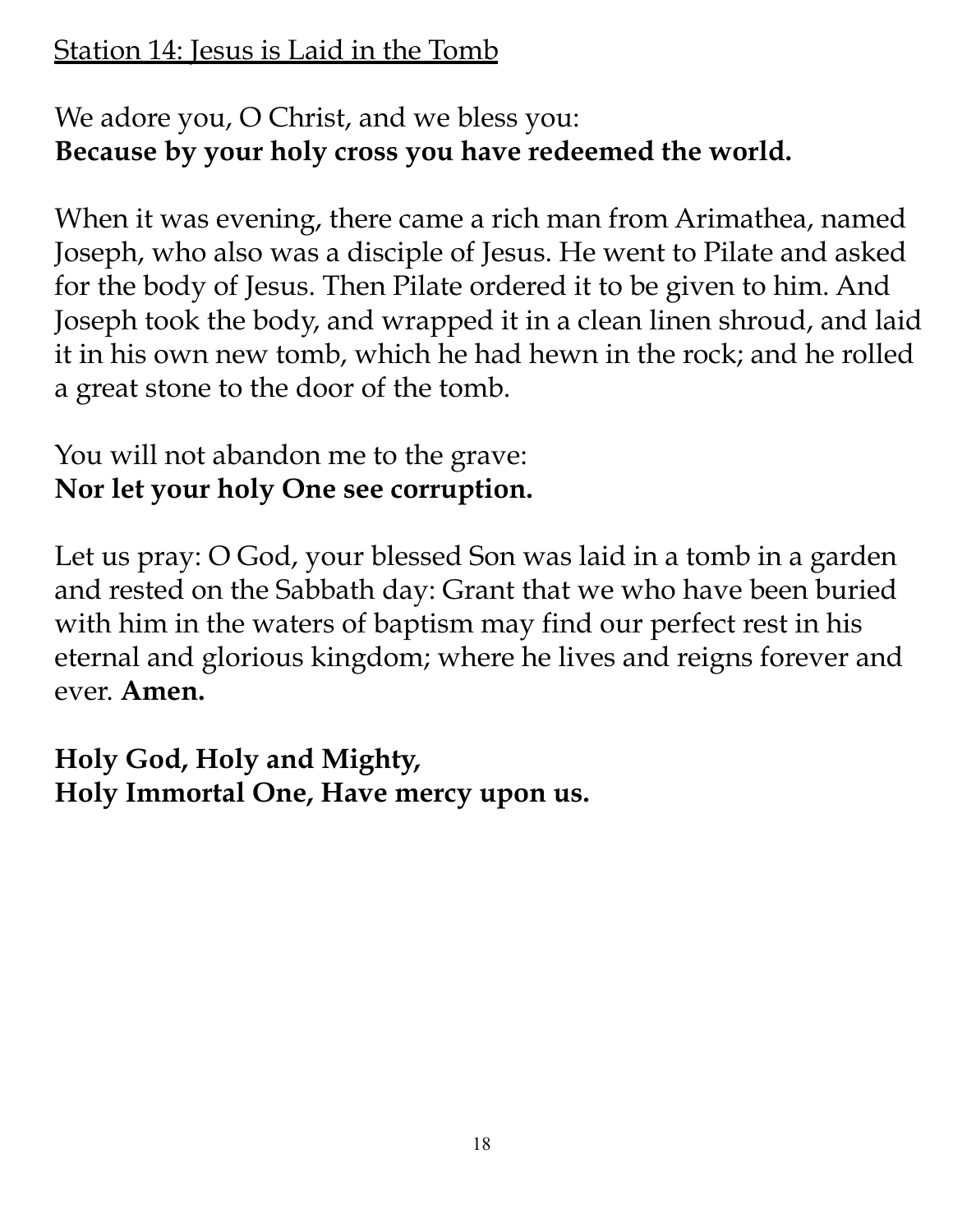MUSIC: "Were You There"